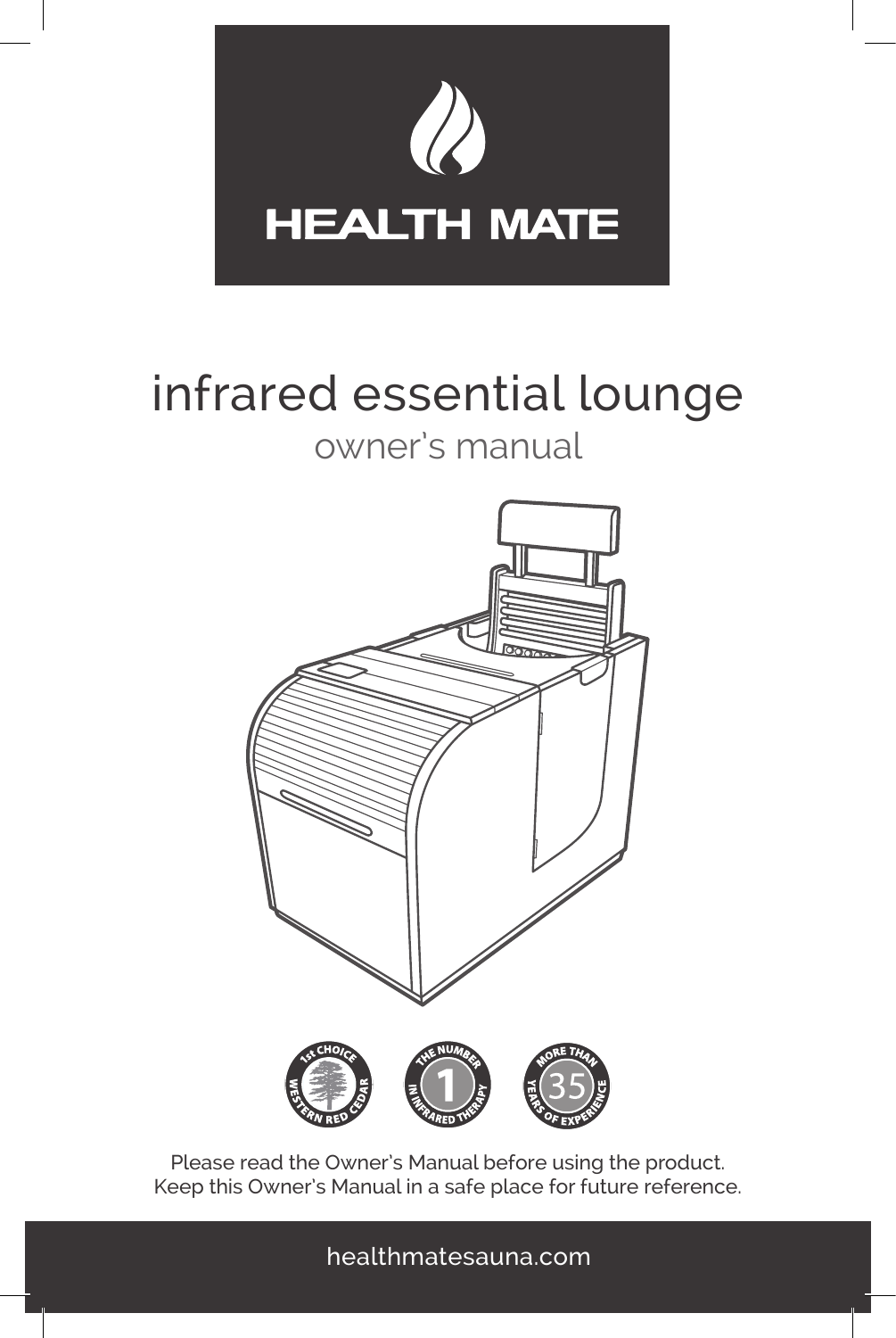

# infrared essential lounge



Comfortable & Elegant Design



Eco-Friendly Product



World Class Technology & Reliability



Energy Efficient



Easy to Use Control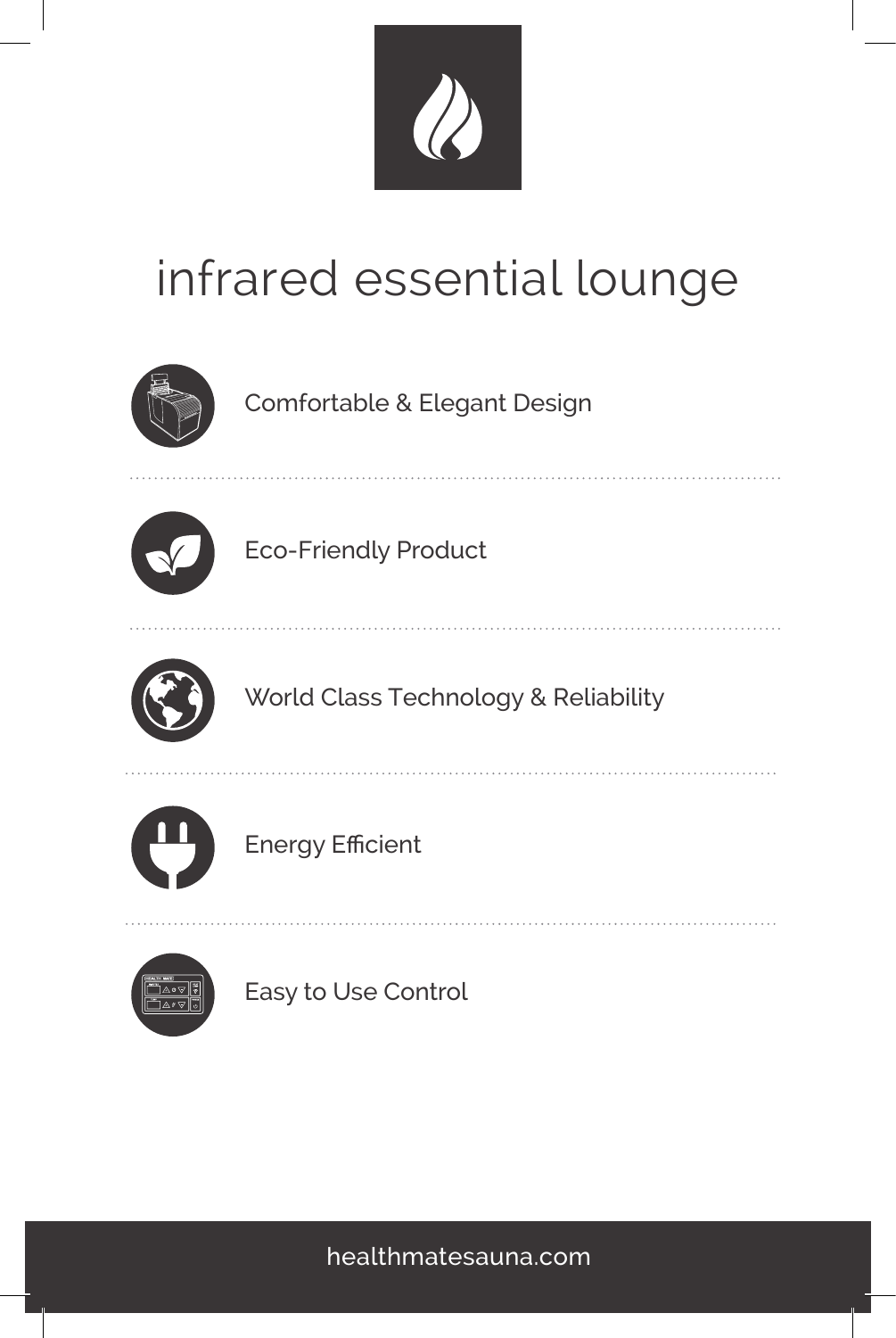# R

# table of contents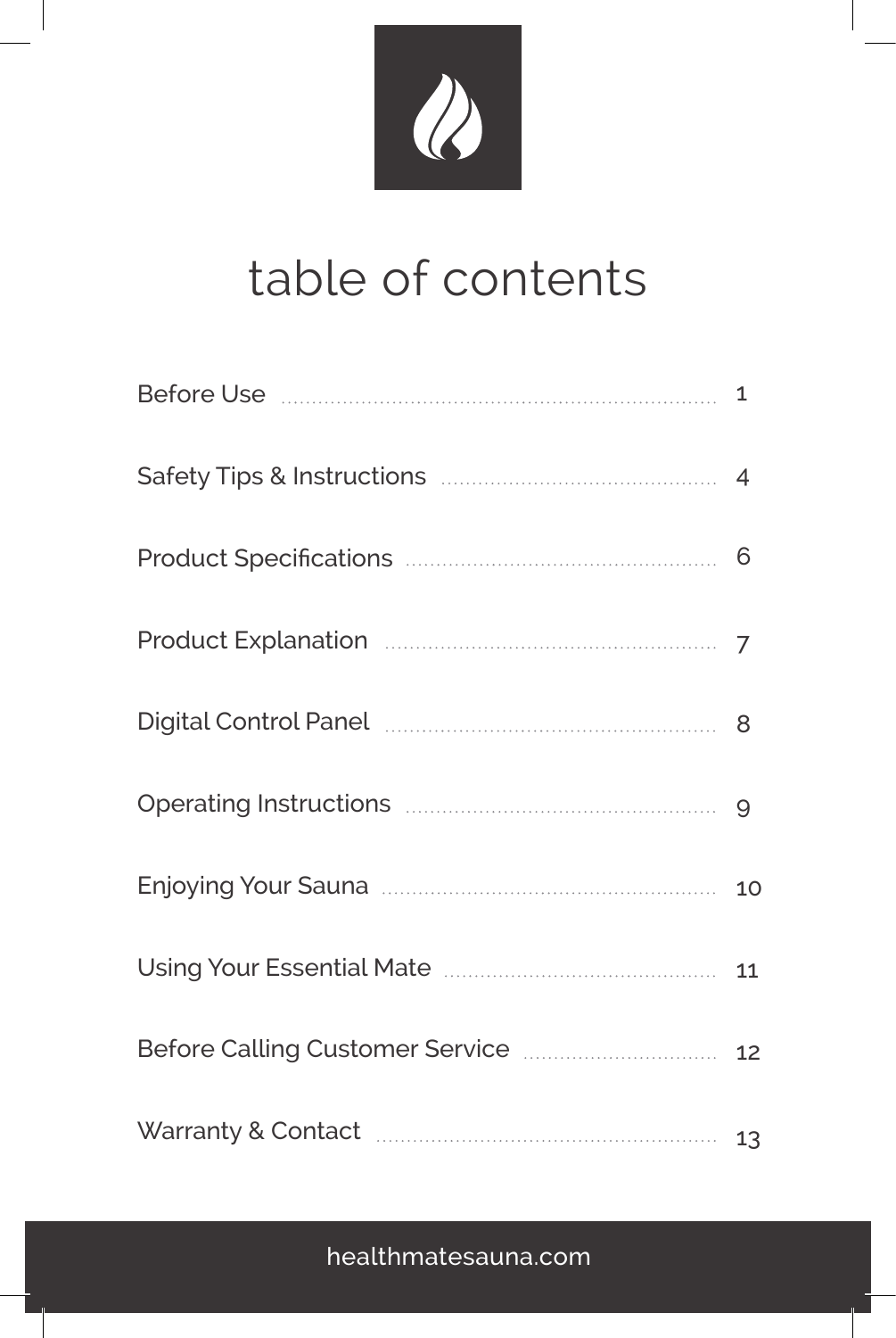

# before use



#### *C* choosing a location  $\theta$

When determining a location for your Health Mate Half Sauna, choose an area with a sturdy, level surface. The unit must be placed in a dry area as moisture can cause damage to the unit. The Health Mate Half Sauna is intended to be a self-contained and free-standing unit. It must not be built into any structure.

#### **cleaning & maintenance**

1. Do not sit on any part of the unit other than the seat on the inside of the unit.

2. Before using your Health Mate for the first time, clean the inside of the unit with a damp cloth. A natural furniture polish or wax can be used on the unit's exterior.

3. To absorb perspiration during a sauna session, we recommend placing a towel on the seat. Damp towels must be removed immediately after each session to maintain a pleasant and clean sauna interior.

4. Avoid directly covering the heaters with a towel during and after each session.

5. Scratches and stains on the sauna's interior can be removed by using a fine grain sand paper over the damaged area.

6. Use the recessed grip at the front and back of the unit to lift while moving the unit.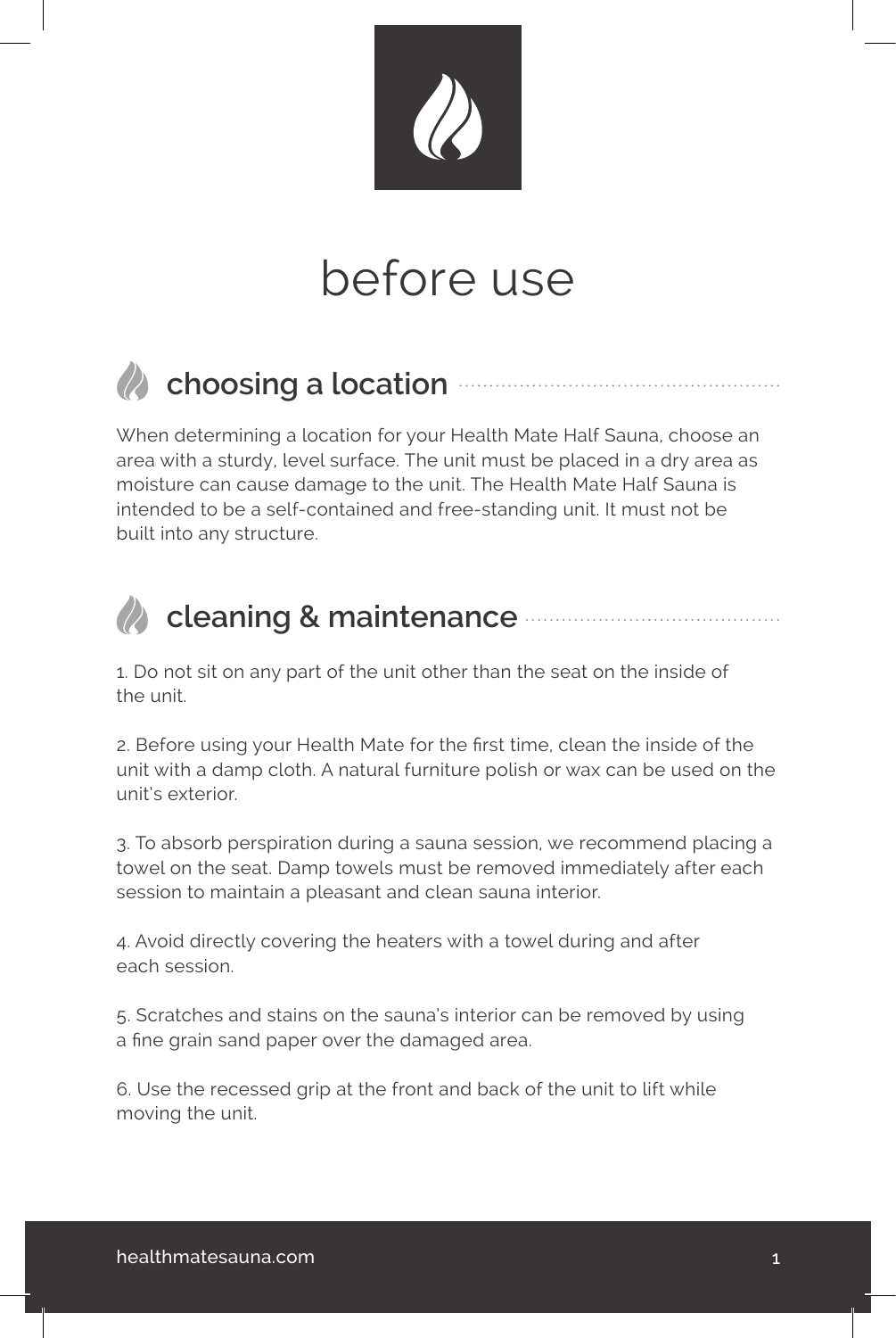

# before use

#### *A* important safeguards for your mate

1. **Read & Retain Instructions** - All the safety and operating instructions should be read prior to installation and operation. Instructions should be retained for future reference.

2. **Heed Warnings & Follow Instructions** - Please adhere to all warnings on the unit. All operating and usage instructions should be followed at all times.

3. **Cleaning** - Unplug the unit from the wall before cleaning. Use only a damp cloth. Do not use liquid or aerosol cleaners inside.

4. **Attachments** - Do not use attachments that have not been recommended by the manufacturer. Doing so may be a hazard.

5. **Water/Moisture** - Do not use this product near water. (i.e. Bathtub, Swimming Pool, Wet Basement, etc.)

6. **Grounding** - This sauna is intended for use with a 3-wire, properly grounded power socket. Do not defeat the purpose of the supplied line cord and plug.

7. **Power Sources** - This product should be operated only from the type of power source indicated on the marking label.

8. **Power Cord** - Power supply cords should be routed so they are not likely to be tripped over or pinched.

9. **Lightning** - Unplug the unit during lightning storm or when left unattended or unused for an extended period of time.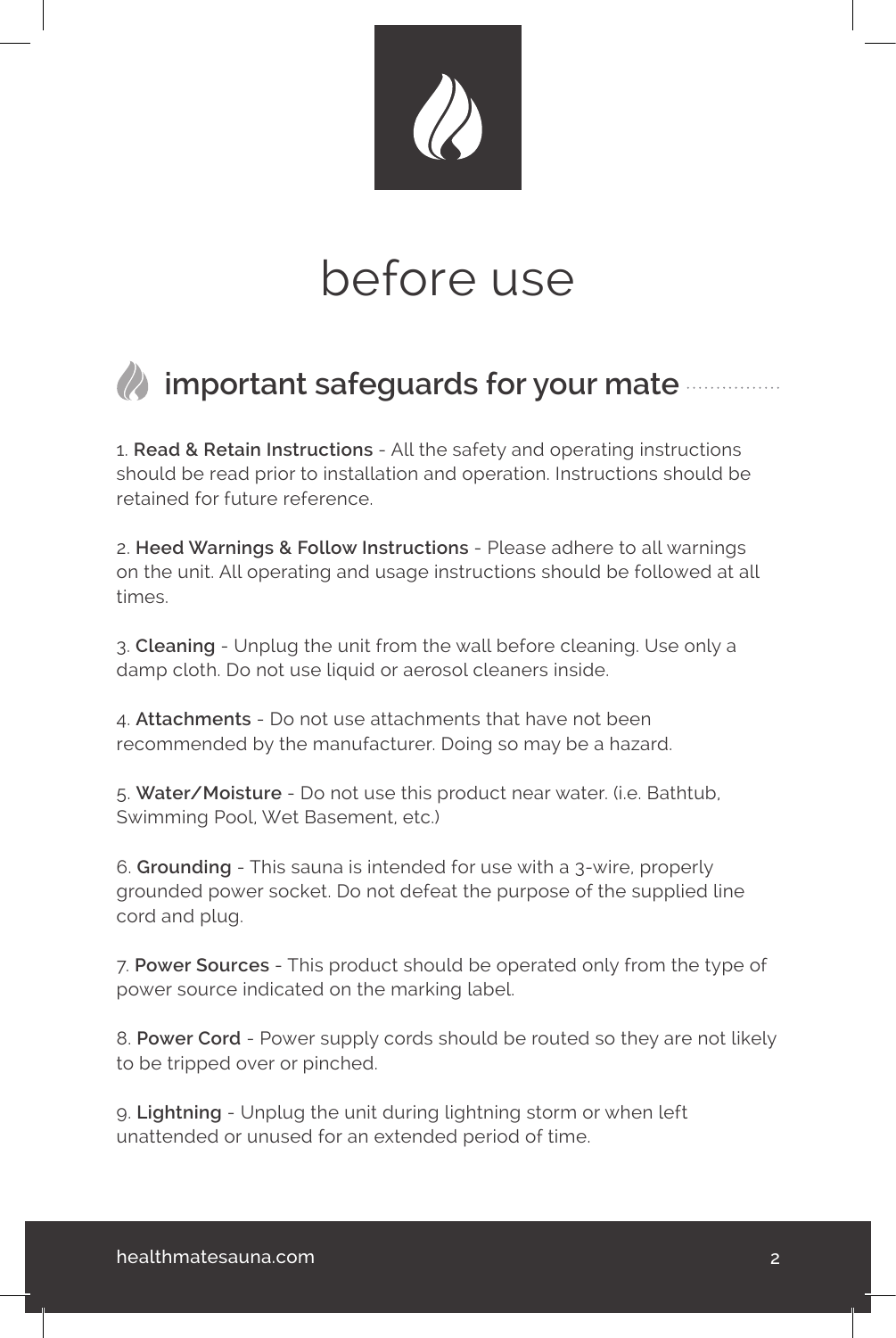

# before use

#### *A* important safeguards for your mate  $\sim$

10. **Overloading** - Do not overload wall outlets and extension cords. Doing so may lead to fire or electric shock.

11. **Servicing** - Always uplug unit from the wall when servicing.

12. **Power Supply & Heaters** - Do not touch or alter the power supply or heaters.

13. **Replacement Parts** - When replacement parts are required, only use parts specified by the manufacturer. Unauthorized substitutes may result in fire, electrical shock or other hazards.

14. **Safety Check** - After any service or repair by a service technician, ask the technician to perform a safety check to determine that the product is in proper operating condition.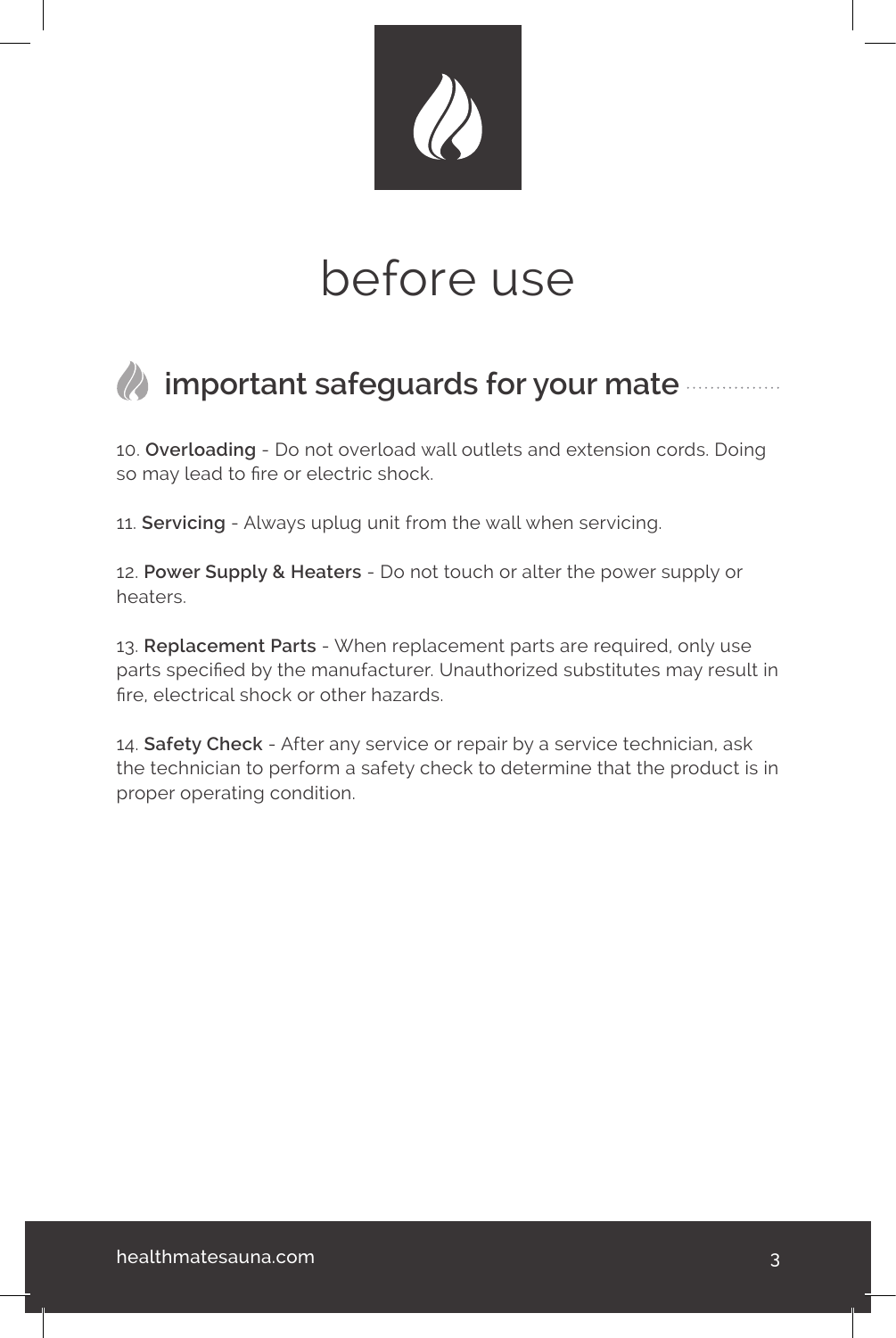# safety tips & instructions



#### **! caution**

1. Follow all instructions carefully.

2. When installing and using electrical equipment, follow all basic safety precautions.

3. To reduce risk of injury, do not allow children to use the unit without direct supervision. **Do Not Touch Heater Surface.**

4. Wait 30 minutes before using the unit after strenuous exercise.

5. Excessive temperatures have high potential for fetal damage. Pregnant or possibly pregnant women should consult with a physician before using a sauna.

6. **Hyperthermia Danger:** Prolonged exposure to heat can cause Hyperthermia. This occurs when the internal temperature of the body reaches a level several degrees above the normal body temperature of 98.6°F.

7. The use of alcohol, drugs, or medications prior to or during the sauna session may lead to unconsciousness.

8. Persons suffering from obesity or a medical history of heart disease, low or high blood pressure, circulatory system issues, or diabetes should consult a physician before using a sauna.

9. Persons using medications should consult a physician before using a sauna as side effects may be worsened.

10. Exercise care when entering and exiting the unit.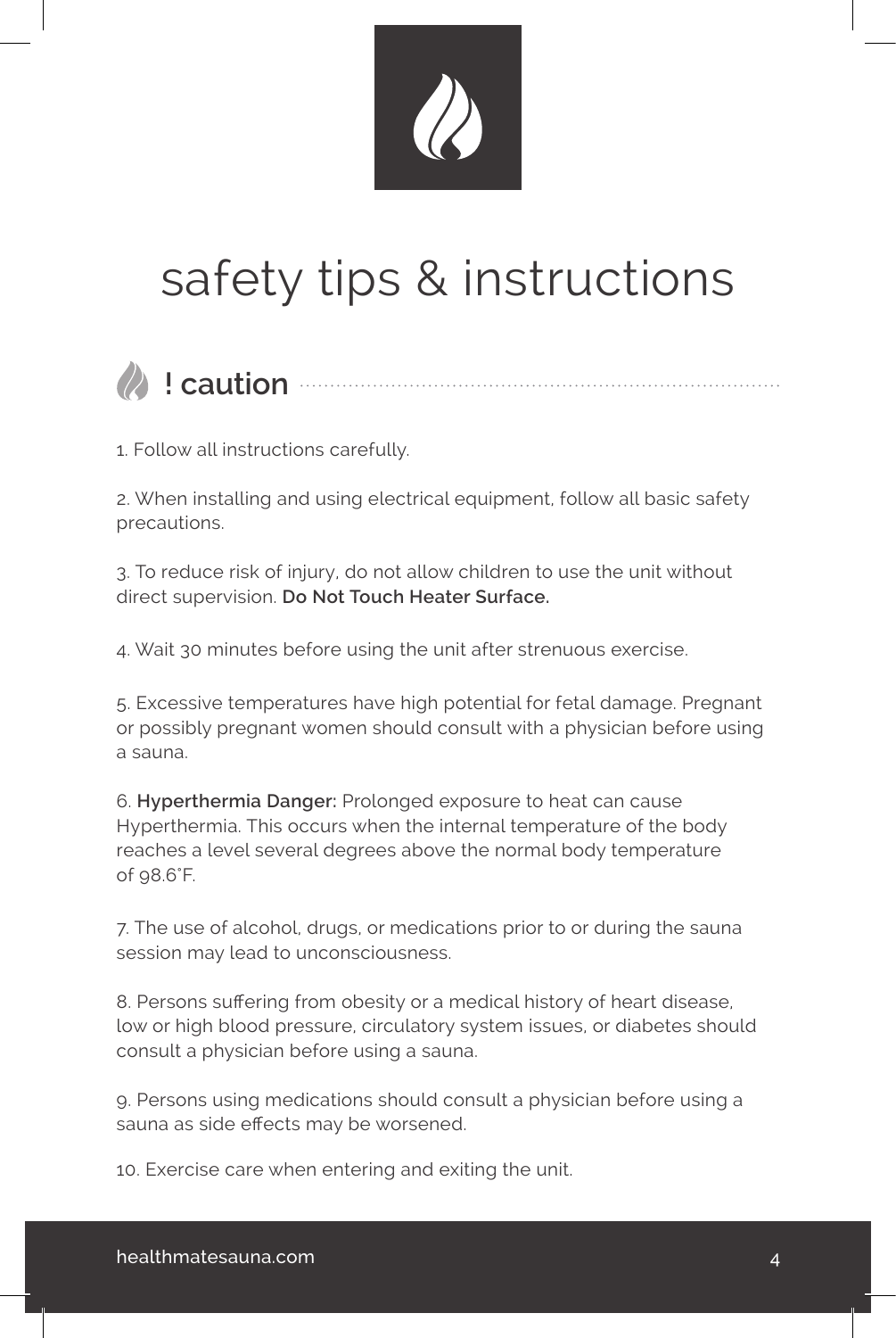

# safety tips & instructions

11. Never sleep while the unit is in full operation.

12. Do not use any cleaning agents on the unit's interior.

13. Do not stack or store anything on or inside the unit.

14. If the power cord becomes damaged it must immediately be replaced by the manufacturer or its agent or a similarly qualified person to avoid hazard.

15. Unauthorized repair, altering, or tampering with any parts or the electrical connections on the power supply will void the warranty.

16. Do not use the unit during an electrical storm, as there is a remote risk of shock.

17. Dry your hands before handling electrical cords and controls. Never unplug the power cord or adjust the controls with wet hands or when you have wet bare feet as there is a risk of electric shock.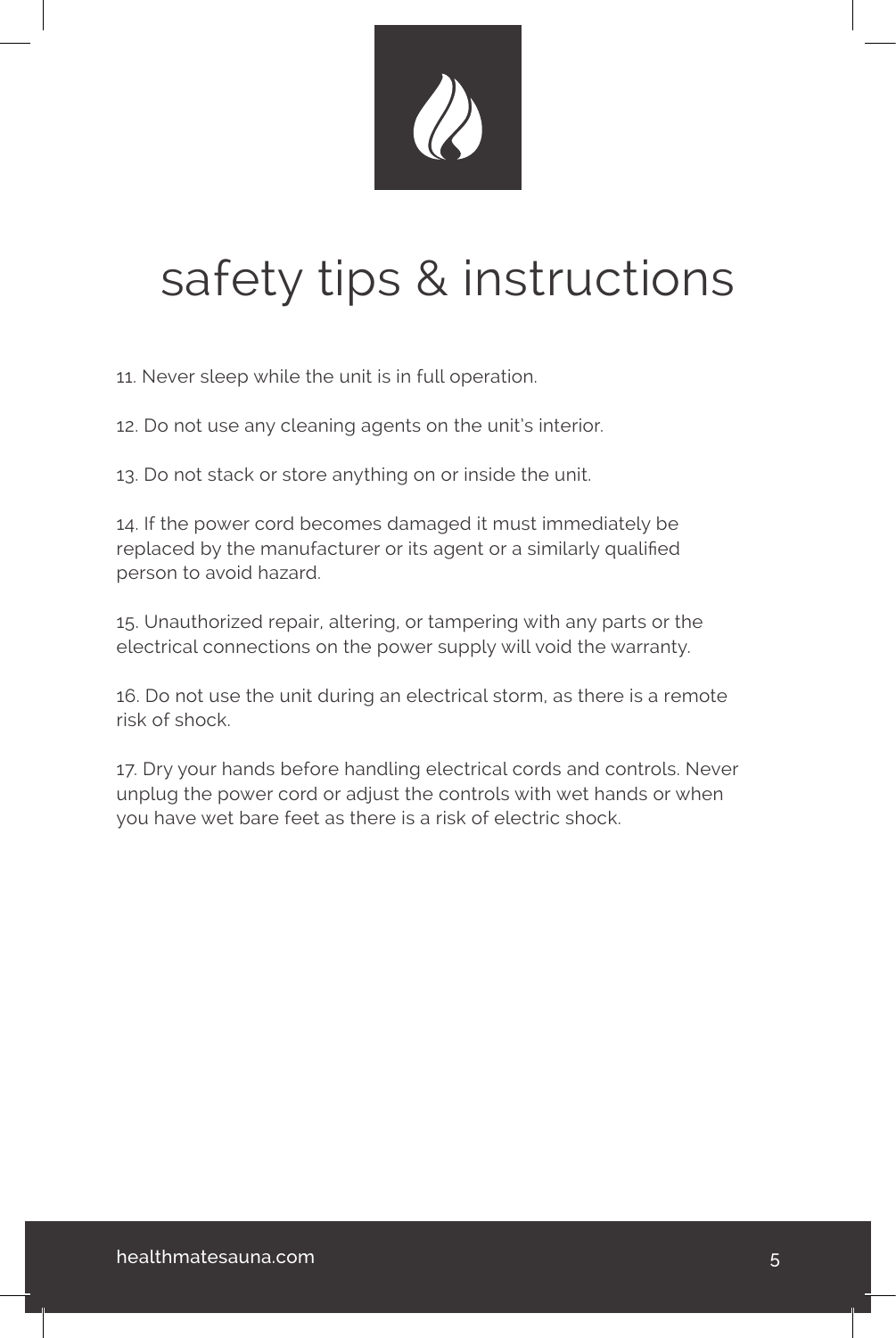

# product specifications





|                   | Specifications                        |  |
|-------------------|---------------------------------------|--|
| Electrical        | 120 volt, 946 watt, 15 amp            |  |
| <b>Dimensions</b> | $29"W \times 46"D \times 32"H$        |  |
| Weight            | $120$ lbs                             |  |
| <b>Wood</b>       | Old Growth Canadian Western Red Cedar |  |
| Heater            | Tecoloy®, Carbon, Infrared Lamp       |  |
|                   |                                       |  |

 **! safety tips**

We strongly recommend the use of a GFCI (Ground Fault Circuit Interrupter) device in any potentially wet locations.

We recommend turning the unit on for the maximum time and temperature in order to burn off any factory dust prior to using the sauna for the first time. Following this procedure will make your first sauna session a pleasurable one.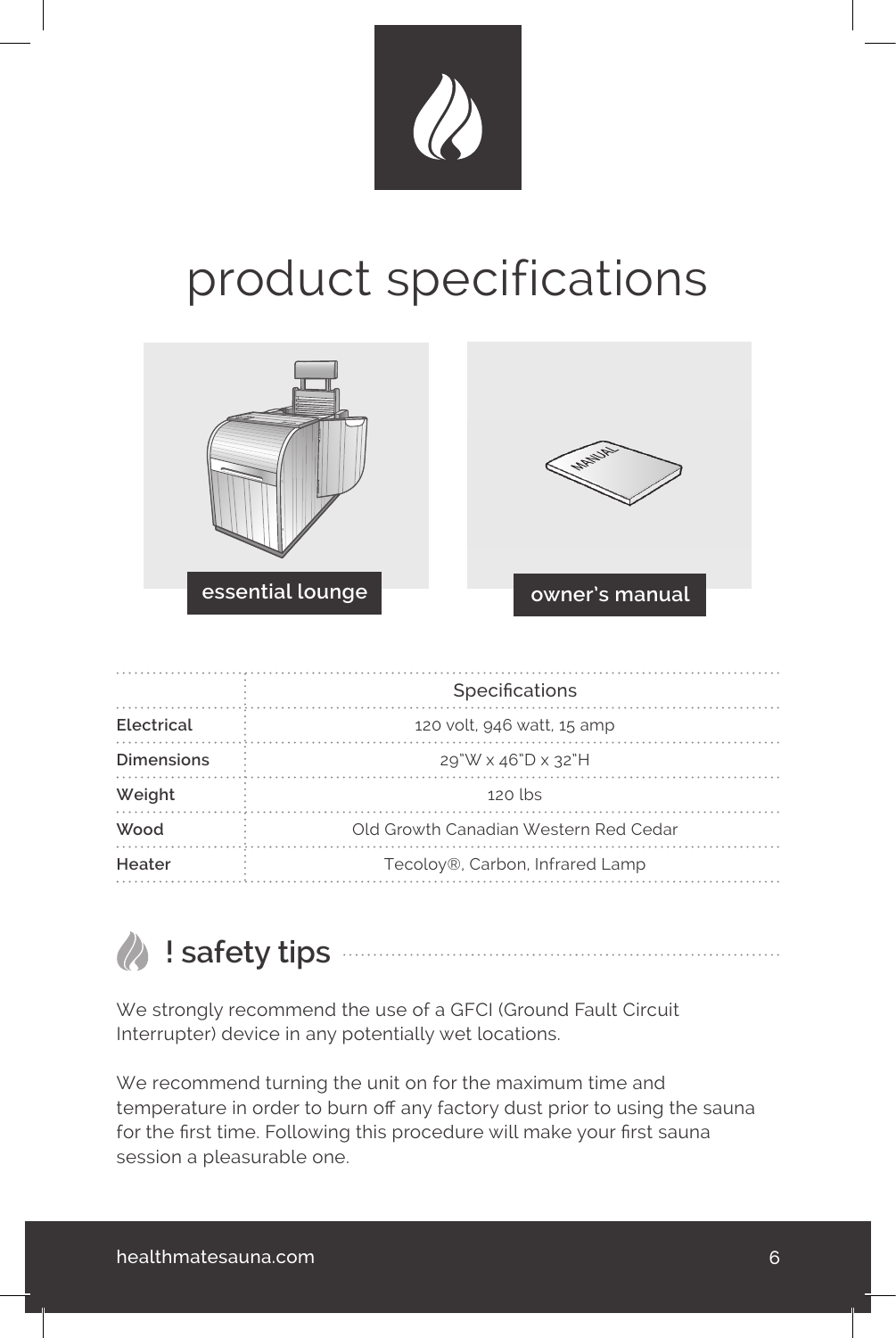# product explanation



Automatically maintain your favorite temperature, after setting your personal preference for time and back infrared heater/stone regulation.

heater control.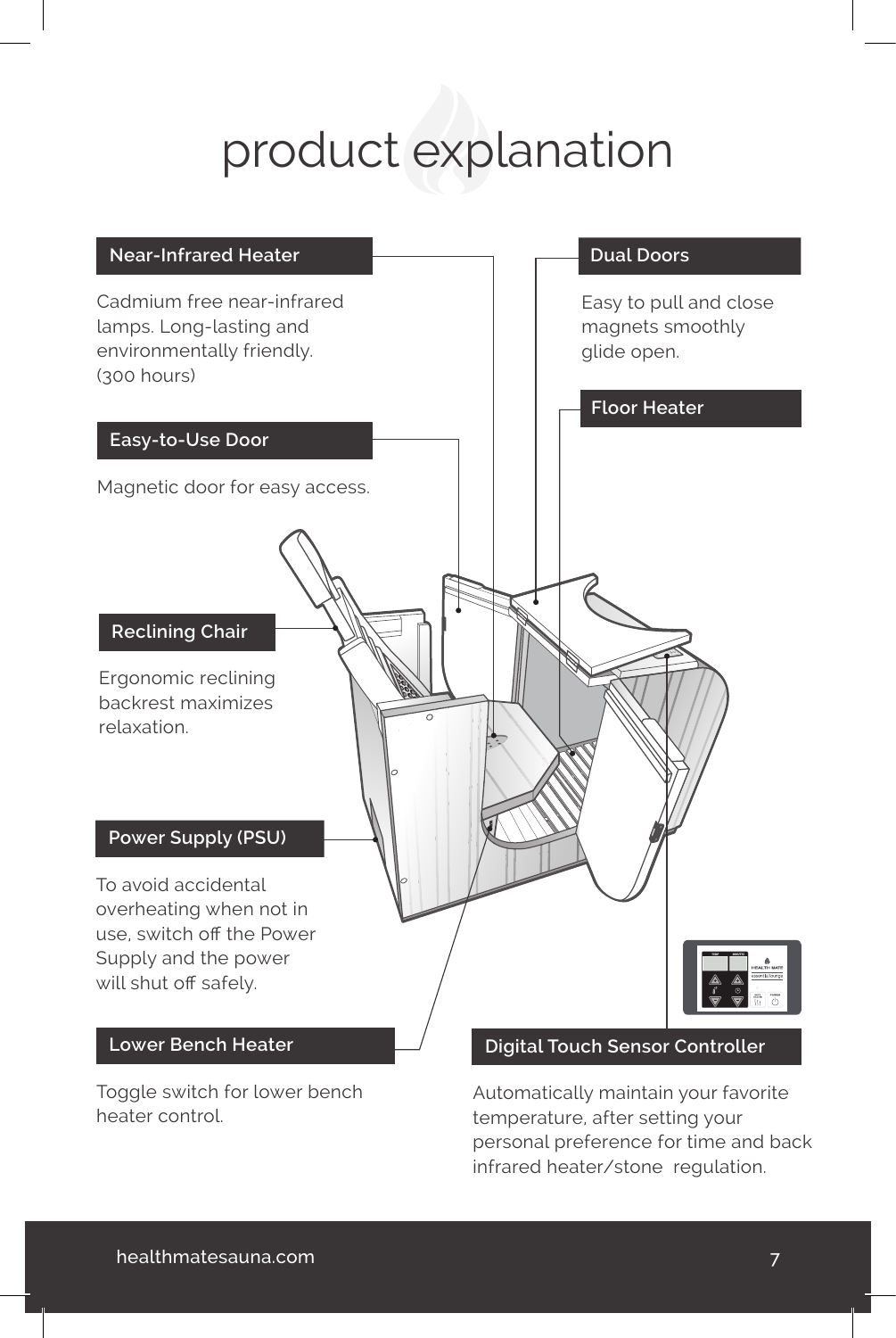# digital control panel



### **controller layout**



- **1.** Power Button
- **2.** Back Heater On/Off Button
- **3.** Time Setting Buttons (+/-)
- **4.** Current Session Time Indicator
- **5.** Temperature Setting Buttons (+/-)
- **6.** Current Session Temperature Indicator



#### **how to use**

#### **Start-Up**

- 1. Plug in the power cord to the electrical outlet.
- 2. Press and hold the Power button for 2 seconds to turn on.

#### **Setting Mode**

1. Session time can be set between 5 and 60 minutes. a. Press Time Set Buttons (+/-) to adjust time. Time value will increase or decrease by 5 minutes.

 b. By holding down the up or down arrow keys, you can speed up the rate of change.

2. Session temperature can be set between 90°F -170°F. a. Press Temp Set Buttons to adjust temperature. Temperature value will increase or decrease by 5 degrees at a time. b. By holding down the up or down arrow keys, you can speed up the rate of change.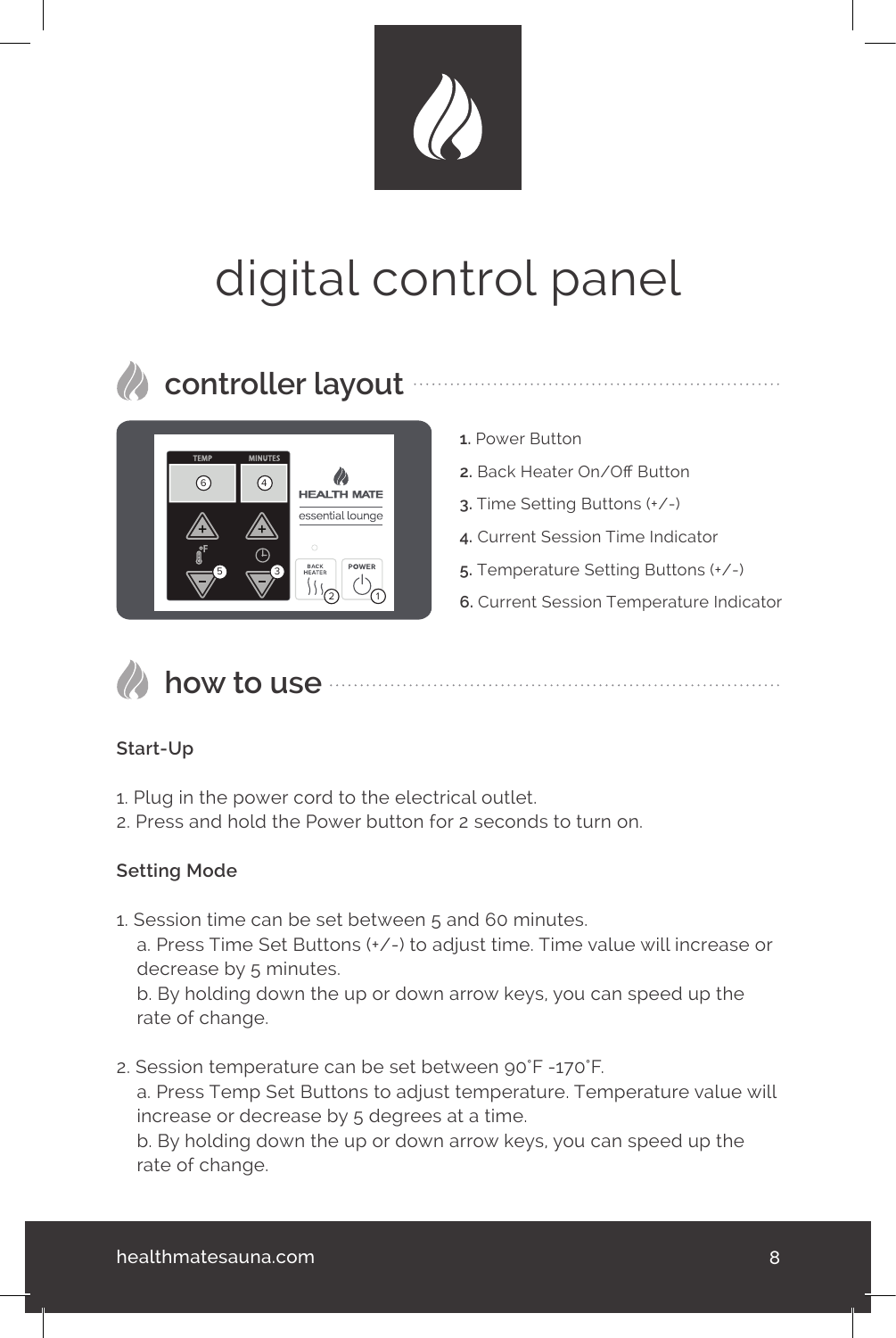

# operating instructions

### *(A)* your health mate half sauna session

1. You can change the time and temperature during a session by pressing the up and down arrows for either time or temperature.

2. Changes made in time or temperature will become the preset values in the unit's control memory. The next time your sauna is powered on, the controller will display that time and temperature.

3. The back and lower bench heaters in the unit can be turned on and off independently and are not controlled by the sauna's temperature settings. The lower bench heater is controlled by toggle switch on bench support.

4. Press and hold Power for 2 seconds to turn off the unit.





 The following error codes will display if there is a problem with either the temperature sensor or the unit's wiring:

- **EO: There is a problem with the temperature sensor.**
- **ES: There is a problem with the unit's wiring or controller.**
- **HT: The unit is overheating and must be allowed to cool.**
- When an error code displays, the unit's power will be shut down automatically for safety. If this happens, please unlug the unit.
- Wait at least 24 hours before turning the unit on again. If the problem is not resolved, please contact customer service.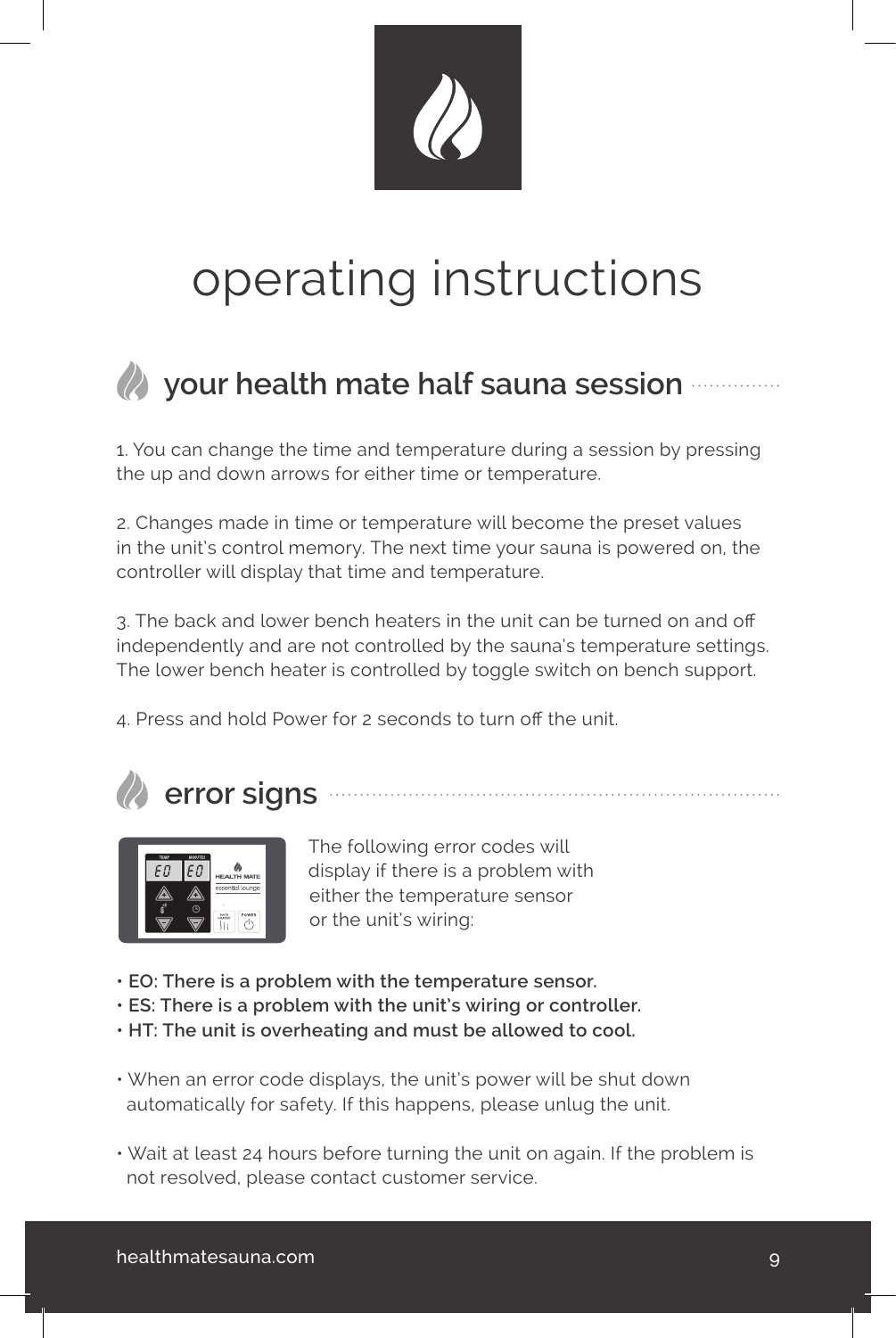

# enjoying your sauna

**Review all health and safety instructions. If in doubt as to the advisibility of using your Health Mate Half Sauna, please consult with your physician. If you feel light-headed or experience heat exhaustion during a session, exit the unit immediately.**

1. Select the desired session temperature and time using the control panel.

2. Allow approximately 5-10 minutes for the unit to warm up before beginning a session. By placing a towel over the top of the unit to cover the open area, you can speed up the warming process.

3. When the temperature reaches the level set on the control panel, the heaters will turn off and on periodically to regulate and maintain the set temperature.

4. Always drink plenty of water before, during, and after each sauna session.

5. The Health Mate's unique property of direct penetration into the lower body allows you to enjoy all of its benefits while your heart and head stay cool.

6. Choosing to take a hot shower or bath prior to the sauna session will further promote perspiration. However, be sure to dry off thoroughly before using the sauna. Excessive water exposure can stain the wood.

7. The exterior of the Health Mate Half Sauna is made of the finest Canadian Western Red Cedar. It is very aromatic which adds to the enjoyment of your session. If the fragrance of the fresh wood is too strong during the first few months of use, wipe the wood with a damp cloth to minimize the aroma.

Actual results may vary depending on individual body type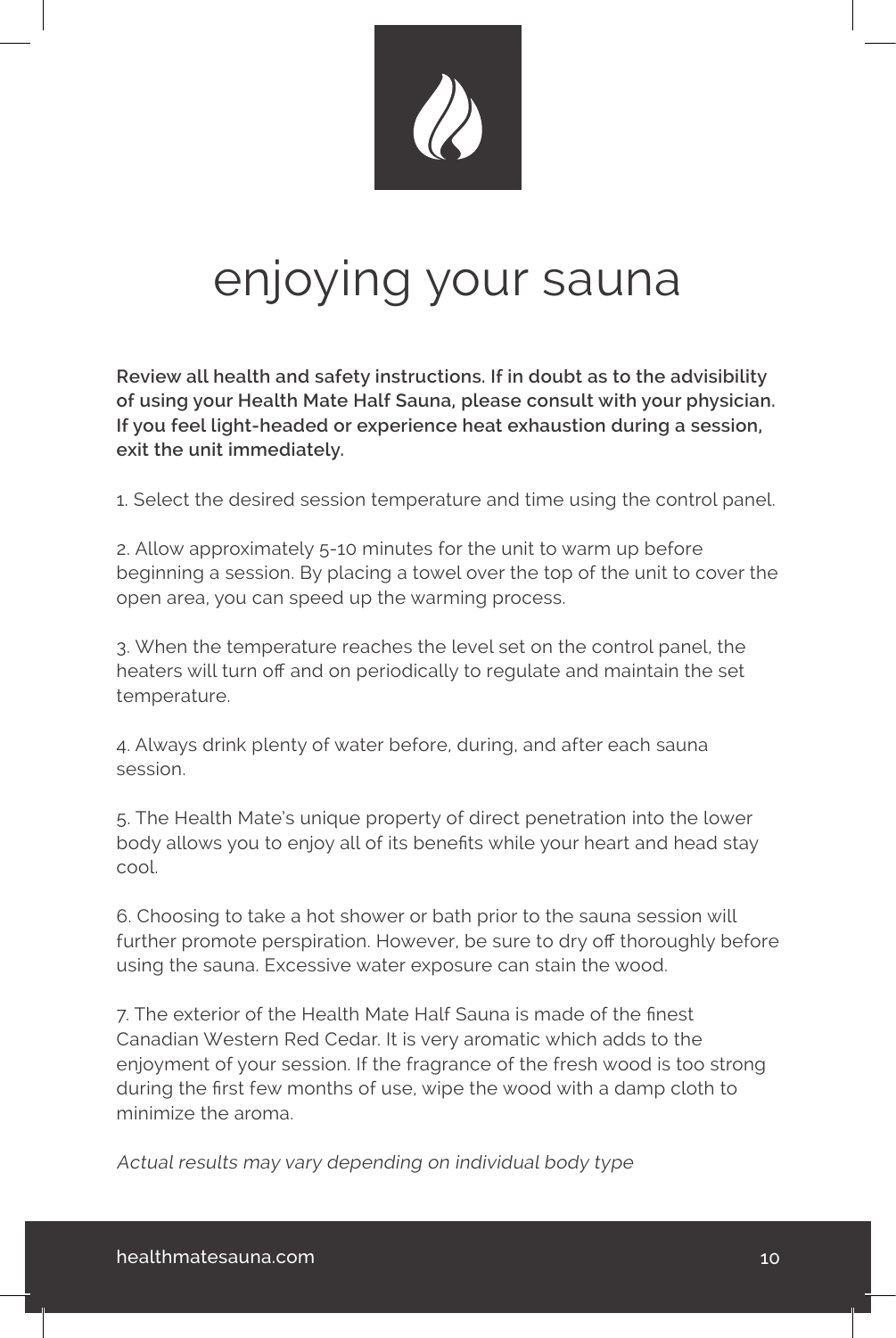

# using your essential mate

1. Do not sit on any part of the top of the unit. Sit only on the seat bench inside the unit.

2. Drink plenty of fluids before, during, and after each sauna session.

3. Use at least 2-3 towels. Place a large towel on top of the unit to absorb extra sweat from your arms.

4. Be sure to towel off any excess sweat during your session to help the body perspire more freely.

5. Do not put any lotions or oils on the body or face when using the unit. This may block the pores and hinder perspiration. Do not eat anything at least 1 hour before your sauna session. It is better to use the unit on an empty stomach as a full stomach can cause discomfort.

6. Start your first session at a lower temperature and a shorter session time, then gradually increase the maximum temperature and time. You should not feel uncomfortable at any time during your session.

7. You can benefit from the relaxing and soothing effects of a regular sauna session by going to sleep afterward.

8. Perspiration should begin within 15-40 minutes after starting a session depending on each individual's body type. The more frequently you use the unit, the shorter time it will take to begin perspiring.

9. A shower after each session can be refreshing and helps to rinse perspiration from the body. After a session is over, do not immediately jump into the shower. Since your body was heated up during the session, it will continue to sweat even after the heaters are off. Sit in the unit for a while and let your body cool down for approximately 15-30 minutes or until you feel comfortable.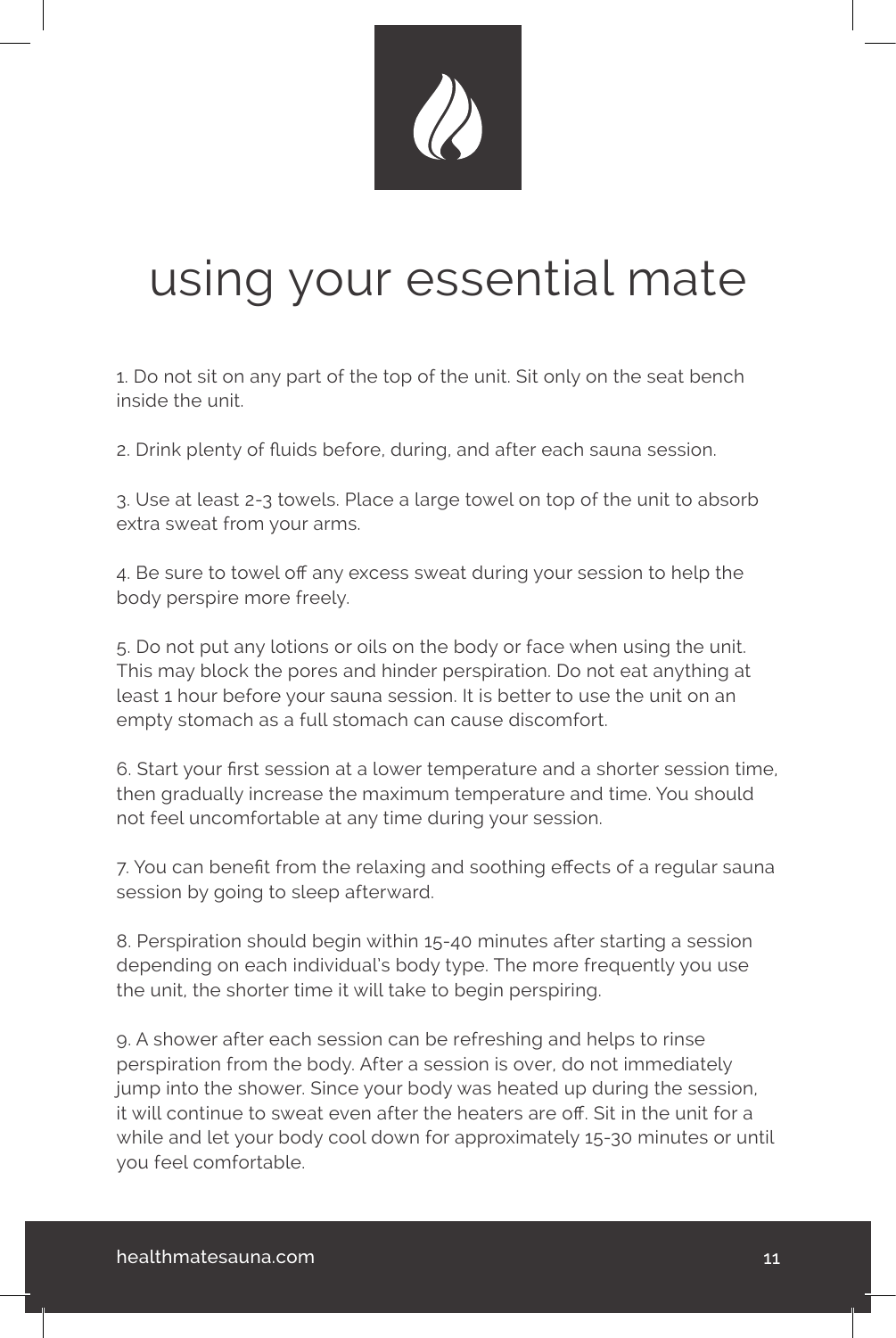

## before calling customer service

**If a problem occurs with your Health Mate Infrared Half Sauna, please try the following steps before contacting our customer service technicians:**

#### **if there is no power**

1. Make sure the unit is plugged into an electrical outlet with the correct voltage.

2. Make sure the outlet is working properly.

3. Check the power cord for any foreign substances or damage.

4. Be sure to hold the power button down for 2 seconds.

5. Check that the switch at the back of the unit, located near the power supply, is in the ON position.

#### **if the unit is not heating**

1. Check to make sure the temperature setting is correct.

2. Make sure enough time is given for the unit to warm up. Allow the unit to heat for up to 30 minutes.

3. For new products, it can take longer for the unit to heat up. During the first 2 weeks after installation, use the product frequently to help prime the heater.

| <b>Contact Information for Customer Service</b> |                                         |  |
|-------------------------------------------------|-----------------------------------------|--|
| <b>Address</b>                                  | 6655 Knott Avenue, Buena Park, CA 90620 |  |
| Toll-Free Tel                                   | (800)946-6001 option 2                  |  |
| Direct Tel                                      | $(714)739 - 6600$ option 2              |  |
| Email                                           | support@healthmatesauna.com             |  |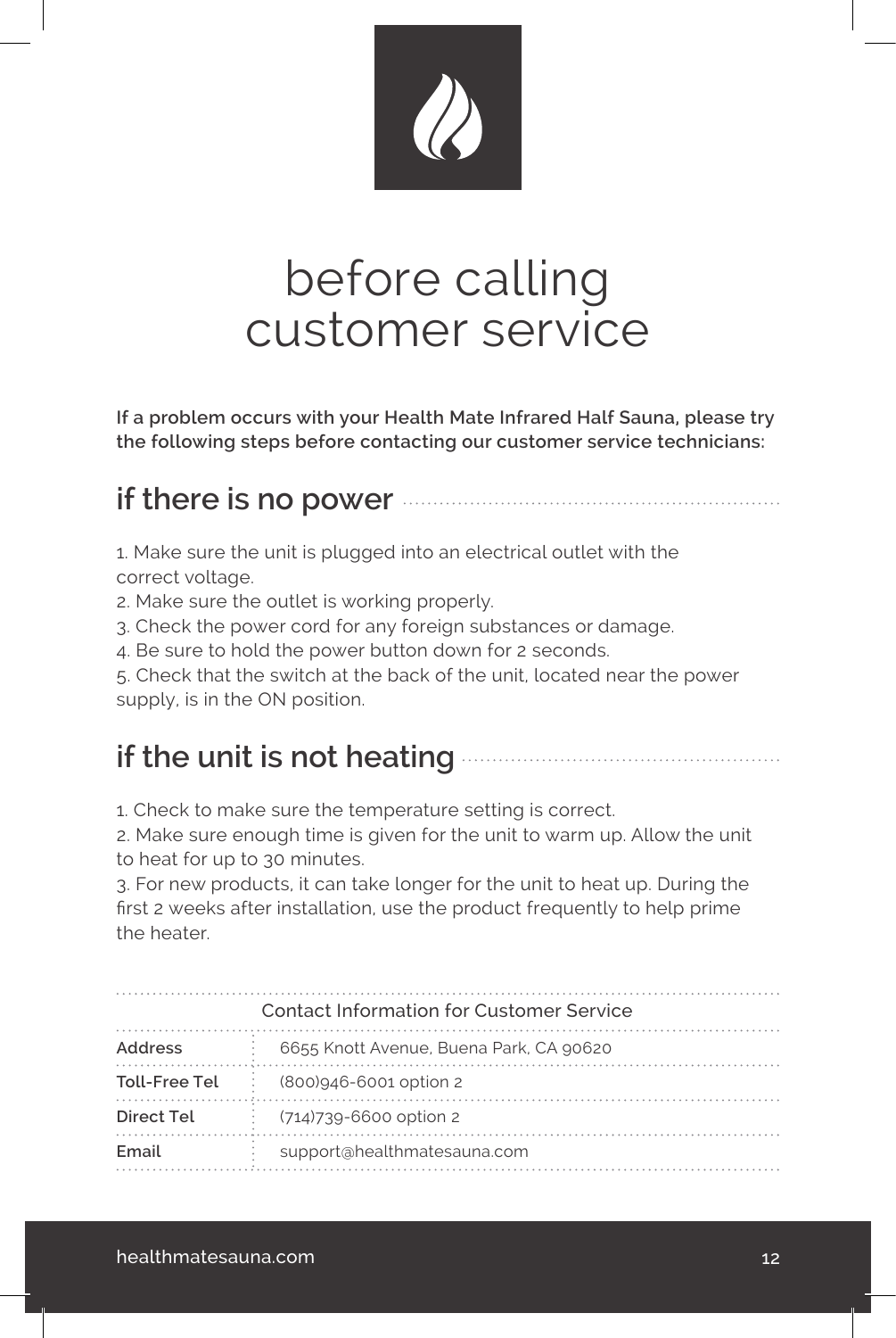

# warranty & contact

PLH Products, Inc. warrants the Health Mate Half Sauna to be free of defects in material and workmanship.

**• Heaters: 3 Years • Electrical Components: 3 Years**

**• Craftsmanship: 3 Years • Infrared Light Bulb: 1 Year**

- 
- 

This warranty extends only to the original retail purchaser of the unit and terminates upon transfer of ownership. The unit must be installed and registered in the United States and Canada within one year of purchase date. Freight charges to and from the customer are the responsibility of the customer. This includes freight charges for parts shipped to enable the services of your Health Mate.

This warranty is void if the unit has been altered, misused, or abused. Such instances shall include operation or maintenance of the unit in deviation to the published instructions. The warranty extends only to manufacturing defects and does not cover any damages resulting from mishandling of the product or by natural disaster.

PLH Products, Inc. shall not be liable for the loss of use of the unit or other incidental or consequential damages. Under no circumstances shall PLH Products, Inc. or any of its representatives be held liable for injury to any personsor damages to any properties. Some states do not allow exclusion or limitation of incidental or consequential damages, so the above limitations or exclusions may not apply to you. This warranty gives you specic legal rights, and you may also have other rights that vary from state to state. Product specications are subject to change without prior notice.

**For your records, please complete the following information. You will need to refer to this information when calling the manufacturer for customer service.** 

| Date of Delivery                       |                                                      |
|----------------------------------------|------------------------------------------------------|
| Model Number                           | Health Mate Infrared Essential Lounge (HML-ASB-1-RC) |
| <b>Serial Number</b>                   |                                                      |
| Dealer Information<br>Name & Telephone |                                                      |